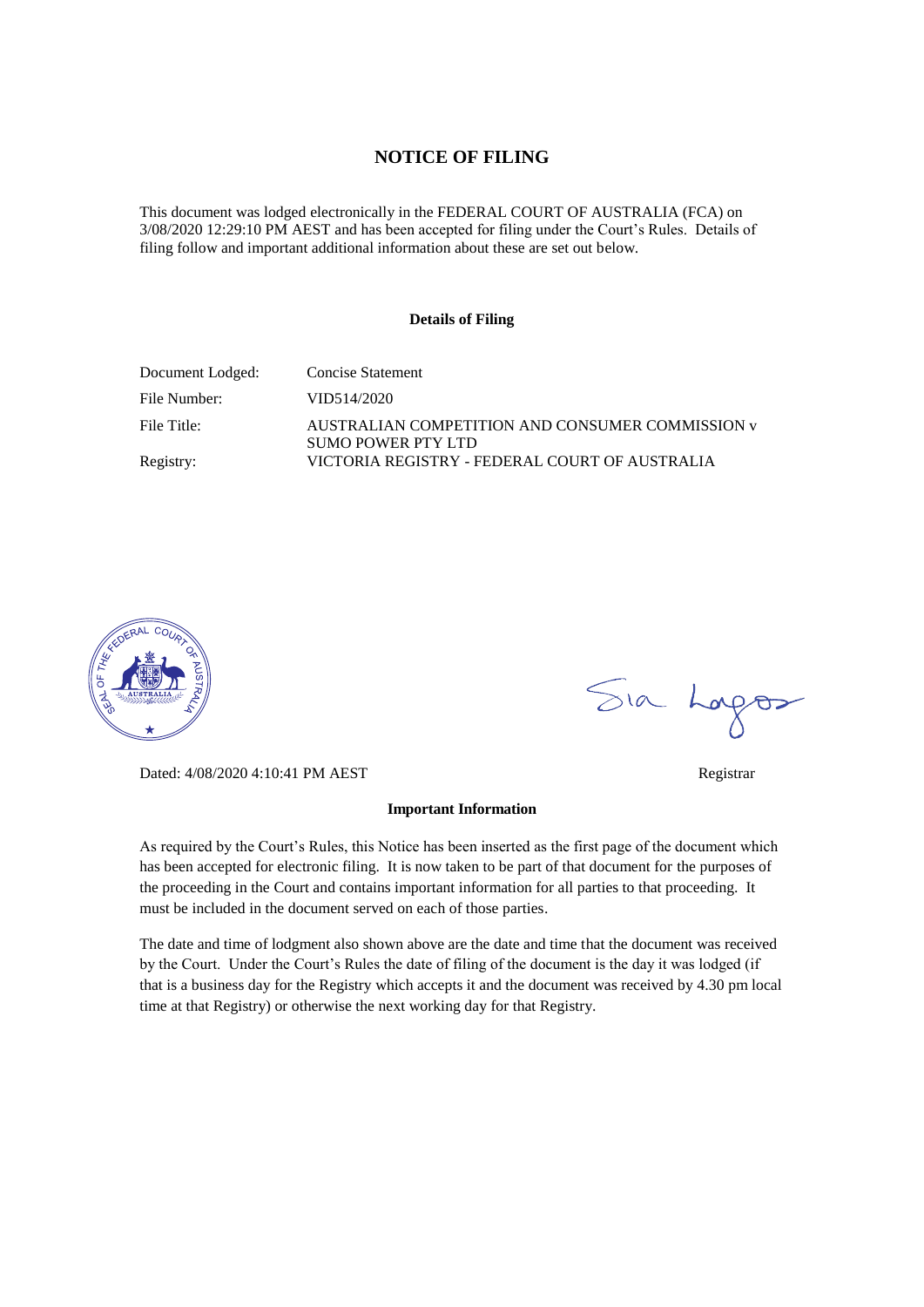# **Concise Statement**



Federal Court of Australia

District Registry: Victoria

Division: General Division

### **Australian Competition and Consumer Commission**

Applicant

### **Sumo Power Pty Ltd (ACN 601 199 151)**

Respondent

## **IMPORTANT FACTS GIVING RISE TO THE CLAIM**

### **Introduction**

1. The Applicant (**ACCC**) alleges that the Respondent (**Sumo**) made false or misleading representations to residential consumers in Victoria in relation to the supply, possible supply or promotion of electricity retail services in contravention of the *Australian Consumer Law* (**ACL**), Schedule 2 to the *Competition and Consumer Act 2010* (Cth) (**CCA**). In essence, the ACCC alleges that from at least 4 June 2018 to at least 31 December 2018 (the **Relevant Period**), Sumo misled consumers about prices for its services through an undisclosed predetermined pricing strategy, which involved signing up new customers to electricity plans offering low rates and large discounts and then materially increasing rates a short time later. Sumo also misled consumers with respect to the affiliation of its agents who made unsolicited sales calls to consumers, and the reasons for its rate increases.

## **Sumo's method of organising its customer base and pricing strategy**

- 2. Sumo conducts a business providing electricity retail services to consumers through the offering of various "plans". Each plan has a tariff (e.g. single rate, time of use) with rates for each tariff (**Plan(s)**).
- 3. From about October 2016, Sumo determined the electricity rates charged to residential customers using a 'book system' whereby Sumo allocated customers to front book (**FB**); (from 2017) mid book (**MB**); or back book (**BB**) (the **Book System**). Under the Book System, customers who had entered a contract for the same Plan with an identical tariff could be required to pay different rates for each tariff depending on the book to which Sumo allocated

| Filed on behalf of         | AUSTRALIAN COMPETITION AND CONSUMER COMMISSION, Applicant |     |                  |
|----------------------------|-----------------------------------------------------------|-----|------------------|
| Prepared by                | John Fogarty                                              |     |                  |
| Law firm                   | <b>DLA Piper</b>                                          |     |                  |
| Tel                        | $(03)$ 9274 5080                                          | Fax | $(03)$ 9274 5111 |
| Email                      | john.fogarty@dlapiper.com                                 |     |                  |
| <b>Address for service</b> | Level 21, 140 William Street, MELBOURNE VIC 3000          |     |                  |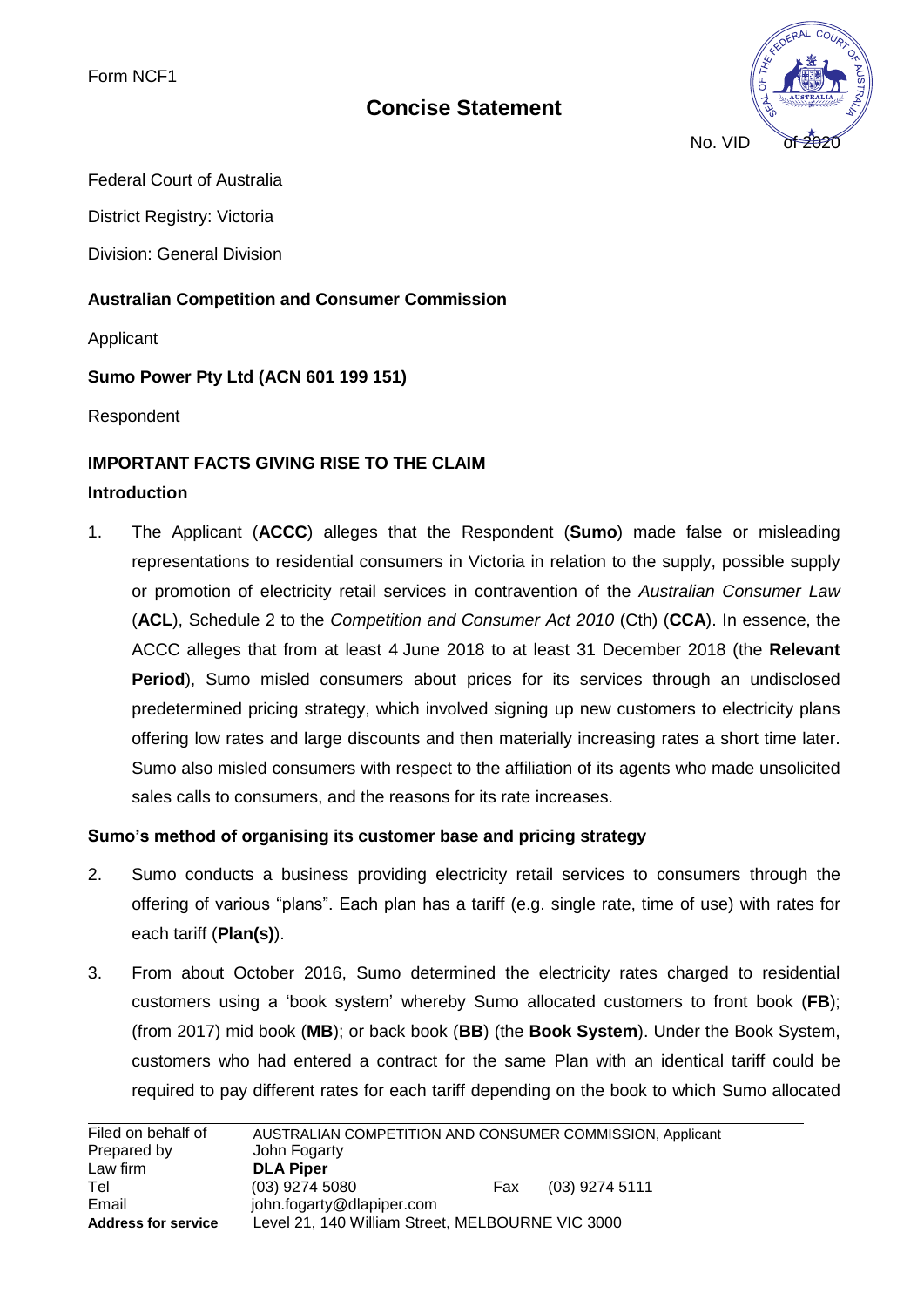them. Customers allocated to FB paid the lowest rates and provided low, nil or negative profit margins to Sumo. Customers allocated to MB and BB paid significantly higher rates and provided greater profit margins to Sumo.

4. Sumo had an undisclosed predetermined pricing strategy (the **Acquisition Pricing Strategy**) by which Sumo: (a) offered cheap, low margin FB rates to consumers to entice them to switch to contracting with Sumo; (b) allocated those new customers to FB; and (c) then periodically migrated certain customers from FB to MB or MB to BB (**Book Migrations**) with the effect of increasing the rates they paid. The Acquisition Pricing Strategy was designed to drive sales volume, grow market share and then gain profit margin. Prior to the Relevant Period, Sumo routinely undertook Book Migrations in at least January 2017, December 2017 and April 2018. In addition to the Book Migrations, Sumo also periodically increased the rates within each book.

#### **Sumo's Cheap Price Offer Campaign and Marketing Agents**

- 5. In accordance with the Acquisition Pricing Strategy, during the Relevant Period, Sumo undertook a campaign to promote and sell "pay on time discount plans" to residential electricity consumers in Victoria involving (a) low rates and (b) discounts of up to 43% off those rates (depending on the Plan and area) if the customer paid on time (the **Cheap Price Offer**). Further, from at least the time of the campaign, Sumo planned to or knew that it was likely to apply a Book Migration from FB to MB during the Relevant Period for FB customers who had received at least 1 to 3 monthly bills from Sumo (**the Planned Book Migration**). The Planned Book Migration would have the effect of materially increasing the rates charged to the customer and ultimately the price paid by the customer even after applying any pay on time discount. Sumo proposed the Planned Book Migration independently of any changes in wholesale energy costs. At all material times, the Planned Book Migration was undisclosed to consumers.
- 6. During the Relevant Period, through the campaign referred to in the preceding paragraph, Sumo engaged at least four companies (the **Marketing Agents**) to make unsolicited outbound sales calls to consumers on behalf of Sumo in order to entice consumers to switch to an energy retail contract with Sumo. Sumo entered into agreements with the Marketing Agents and provided them with Plan and pricing information, campaign briefs, approved scripts and gave direction in relation to marketing and selling the Cheap Price Offer. Sumo paid the Marketing Agents commission fees for each new electricity customer contracted.
- 7. Sumo's approved scripts instructed the Marketing Agents to (among other things): (a) greet the consumer on the basis that, "We are an energy consultancy … I am calling to offer you a free no obligation product comparison on your energy bill"; (b) introduce Sumo's offers by promoting "X% discount off the electricity usage charges if you pay on time, for 12 months"; (c) read out Sumo's current rates; (d) inform the consumer in the course of arranging transfer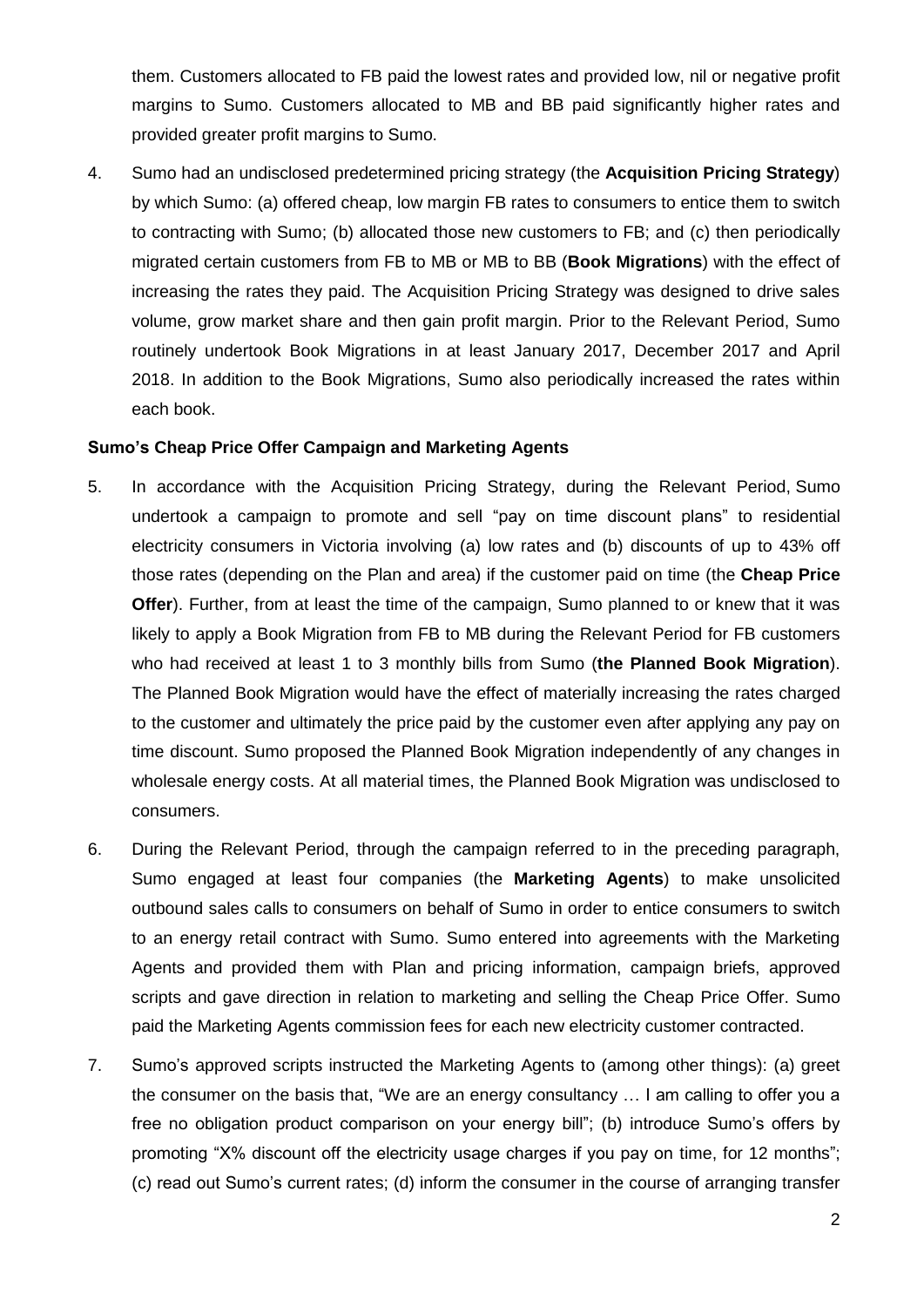from his or her existing electricity retailer to Sumo that, "You will receive a x% discount off your electricity usage charges for 12 months, when you pay on time…".

### **Conduct of the Marketing Calls**

- 8. In the Relevant Period, at the direction of and/or on behalf of Sumo, the Marketing Agents made unsolicited sales calls to residential electricity consumers in Victoria (the **Marketing Calls**), making the Cheap Price Offer to those consumers.
- 9. During the Marketing Calls, the Marketing Agents made the statements identified in paragraph 7(a) above (or words to the same effect) and/or said words to the following effect in relation to their role, including: "we are an online bill comparison service"; "we are a comparison team"; "we are energy experts"; or "I am not calling you from an electricity company".
- 10. Further, during the Marketing Calls, the Marketing Agents made the statements identified in paragraph 7(b) – (d) above (or words to the same effect) and/or said words to the following effect, including: "I'm calling to inform you that you will be getting [x%] discount off your next electricity bill"; "you are eligible to receive [x%] discount on your electricity consumption"; "we are offering you [x%] discount on your energy usage"; or "you are entitled to get [x%] discount on your electricity bills under the same supplier".
- 11. During the Marketing Calls, the Marketing Agents did not disclose the Acquisition Pricing Strategy or the Planned Book Migration.
- 12. Following the Marketing Calls, new customers were switched to Sumo and were sent an "offer summary" document containing the Cheap Price Offer, including the rates, the pay on time discount and the duration as "12 Month Energy Plan". The "offer summary" did not disclose the Acquisition Pricing Strategy or the Planned Book Migration.

## **Sumo's Cheap Price Offer and Book Migration**

- 13. During the Relevant Period, Sumo entered into contracts with a number (known to Sumo but not the ACCC) of residential electricity consumers in Victoria to whom it had made the Cheap Price Offer.
- 14. In about November 2018, Sumo implemented the Planned Book Migration for a number (known to Sumo but not the ACCC) of customers in Victoria who had received at least 1-3 (monthly) bills from Sumo. The Planned Book Migration was authorised by Sumo's then Chief Operating Officer. This resulted in rate increases for these customers ranging from approximately 30% to 46% and substantially eroded or eliminated the benefit of any pay on time discount.
- 15. Before the Planned Book Migration and in anticipation of it, Sumo sent a letter to customers in or about October 2018 and published a statement on its website titled "Why have prices changed?" (the **Price Change Communications**). In the Price Change Communications,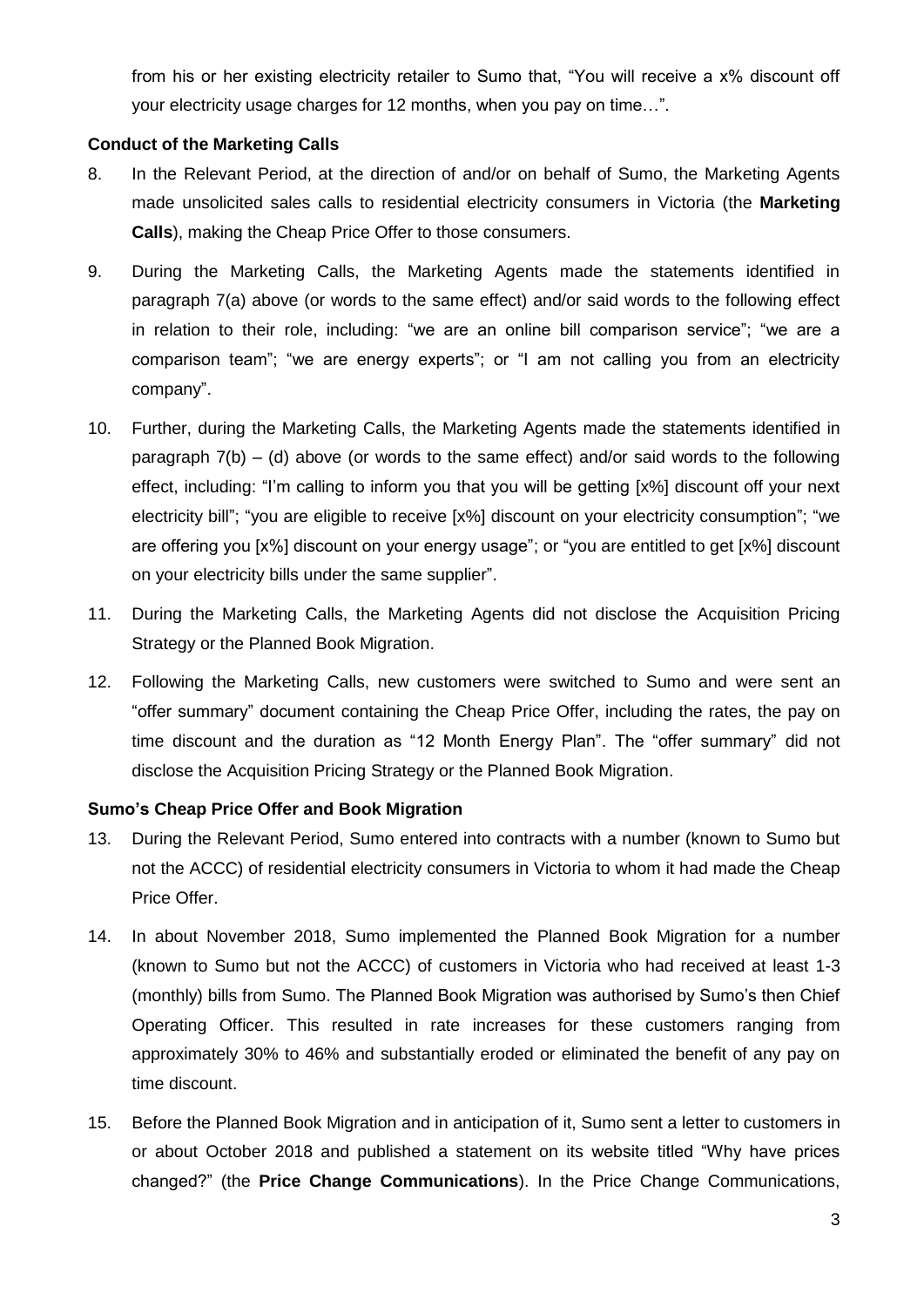Sumo attributed price increases to generation costs caused by factors such as climate change, the closure of Hazelwood power station, the cost of upgrading networks and the fees Sumo must pay to distributors (**Wholesale Energy Cost Factors**). None of the Price Change Communications disclosed Sumo's Acquisition Pricing Strategy or the Planned Book Migration.

#### **RELIEF SOUGHT FROM THE COURT**

16. The ACCC seeks the relief sought in the accompanying Originating Application.

#### **PRIMARY GROUNDS FOR THE RELIEF SOUGHT**

- 17. The conduct of the Marketing Agents set out above was engaged in or on behalf of Sumo within the scope of those Marketing Agents' actual or apparent authority and/or at the direction of or with the consent of Sumo and, by reason of s 139B(2) of the CCA, the Marketing Agents' conduct is also the conduct of Sumo.
- 18. By reason of the matters in paragraphs 6 to 8, 10, 11 and/or 12, Sumo represented to consumers in trade or commerce that, if they accepted the Cheap Price Offer, Sumo would maintain or not materially increase the rates in the Cheap Price Offer for a period of approximately 12 months (the **Cheap Offer Representation**).
- 19. The Cheap Offer Representation was false, misleading or deceptive or likely to mislead or deceive in that, by reason of the undisclosed Acquisition Pricing Strategy and Planned Book Migration, Sumo in fact planned to and did, during the Relevant Period, materially increase the rates for customers who had accepted the Cheap Price Offer and had received at least 1 to 3 (monthly) bills.
- 20. To the extent that the Cheap Offer Representation was a representation as to a future matter, the ACCC relies on s 4 of the ACL and alleges that by reason of the existence of the Acquisition Pricing Strategy and Planned Book Migration, Sumo did not have reasonable grounds for making it.
- 21. Further, by reason of the matters in paragraphs 6 to 8, 10, 11 and/or 12, Sumo represented to consumers in trade or commerce that, if they accepted the Cheap Price Offer, Sumo would provide the customer with the benefit of the particular "pay on time discount" off their quoted electricity usage charges for a period of approximately 12 months or that the benefit would not substantially change (the **Discount Representation**).
- 22. The Discount Representation was false, misleading or deceptive or likely to mislead or deceive in that, by reason of the undisclosed Acquisition Pricing Strategy and Planned Book Migration, Sumo planned to and did, during the Relevant Period, increase the rates charged to customers who accepted the Cheap Price Offer and had received at least 1 to 3 (monthly) bills such that the benefit of the discount off the quoted electricity usage charges would be and was substantially eroded or eliminated.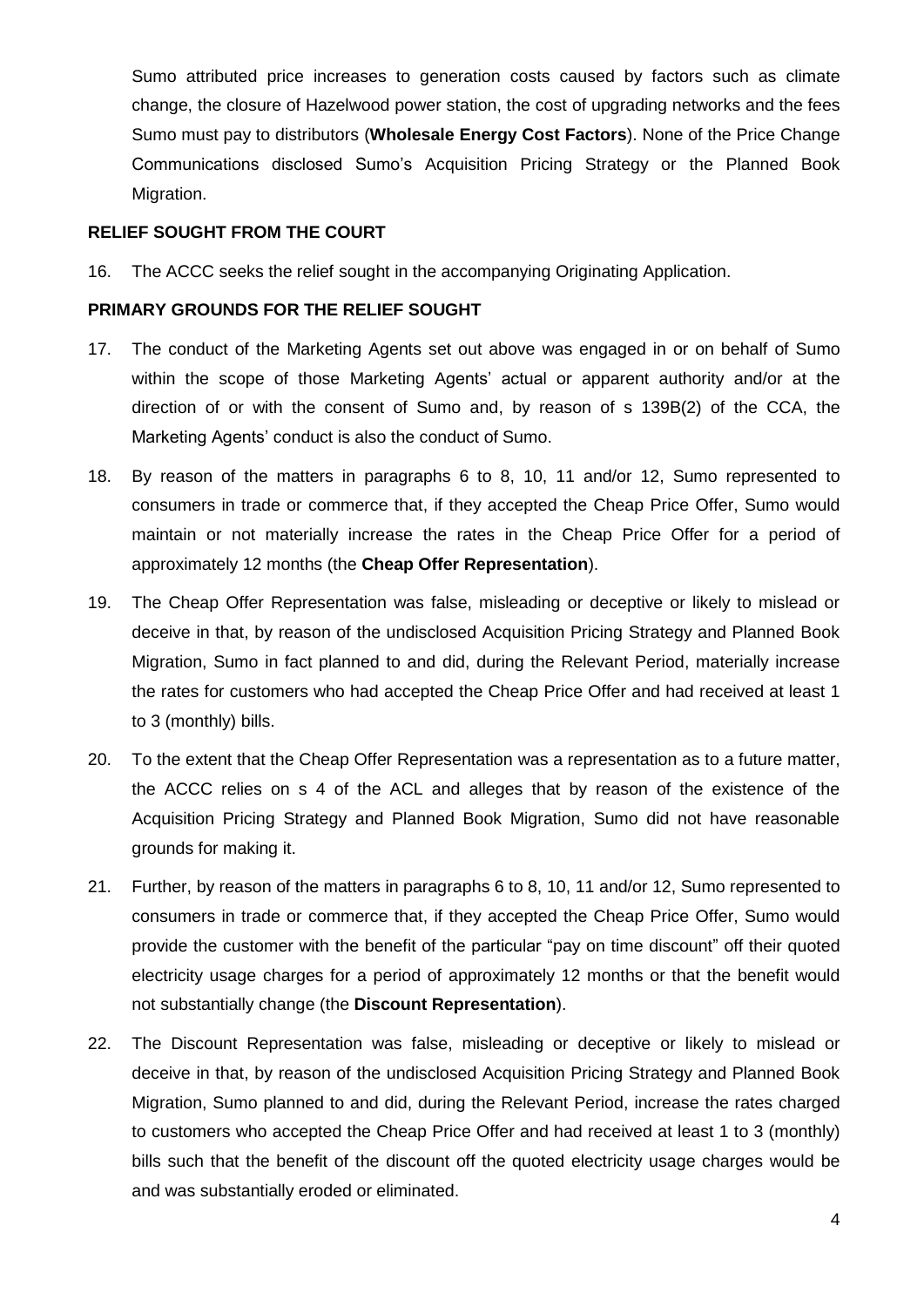- 23. To the extent that the Discount Representation was a representation as to a future matter, the ACCC relies on s 4 of the ACL and alleges that by reason of the existence of the Acquisition Pricing Strategy and Planned Book Migration, Sumo did not have reasonable grounds for making it.
- 24. By reason of the matters in paragraphs 6 to 9, the Marketing Agents represented to consumers, in trade or commerce, that they were:
	- (a) from an independent company that was not affiliated with Sumo;
	- (b) affiliated with an independent energy consultancy; and/or
	- (c) engaging in services of independent price comparison,

### (together, the **Affiliation Representations**).

- 25. Each of the Affiliation Representations was false, misleading or deceptive or likely to mislead or deceive in that the Marketing Agents were:
	- (a) from a company engaged by Sumo to make the Marketing Calls on behalf of Sumo and received commission fees for new customers contracted;
	- (b) not affiliated with an independent energy consultancy; and/or
	- (c) not engaging in services of independent pricing comparison.
- 26. By reason of the Price Change Communications referred to in paragraph 15, Sumo represented in trade or commerce to consumers that the price increase to occur during the Relevant Period was solely attributable to the Wholesale Energy Cost Factors (the **Price Change Representation**).
- 27. The Price Change Representation was false, misleading or deceptive or likely to mislead or deceive in that the price increase to occur during the Relevant Period was not solely attributable to the Wholesale Energy Cost Factors (if they were factors at all), but was attributable to the Acquisition Pricing Strategy and Planned Book Migration.
- 28. *Cheap Offer Representation and Discount Representation*: By reason of the matters in paragraphs 4, 5 and 17 to 23, Sumo has contravened ss 18, 29(1)(g) and/or 29(1)(i) of the ACL.
- 29. *Affiliation Representations*: By reason of the matters in paragraphs 17, 24 and 25, Sumo has contravened ss 18, 29(1)(g) and/or 29(1)(h) of the ACL.
- 30. *Price Change Representation*: By reason of the matters in paragraphs 4, 5, 11, 12, 17, 26 and 27, Sumo has contravened ss 18 and/or 29(1)(i) of the ACL.

### **THE ALLEGED HARM SUFFERED BY CONSUMERS**

31. Electricity is an essential service. The conduct is likely to have misled consumers about how much they would be required to pay for their electricity and the benefit of pay on time